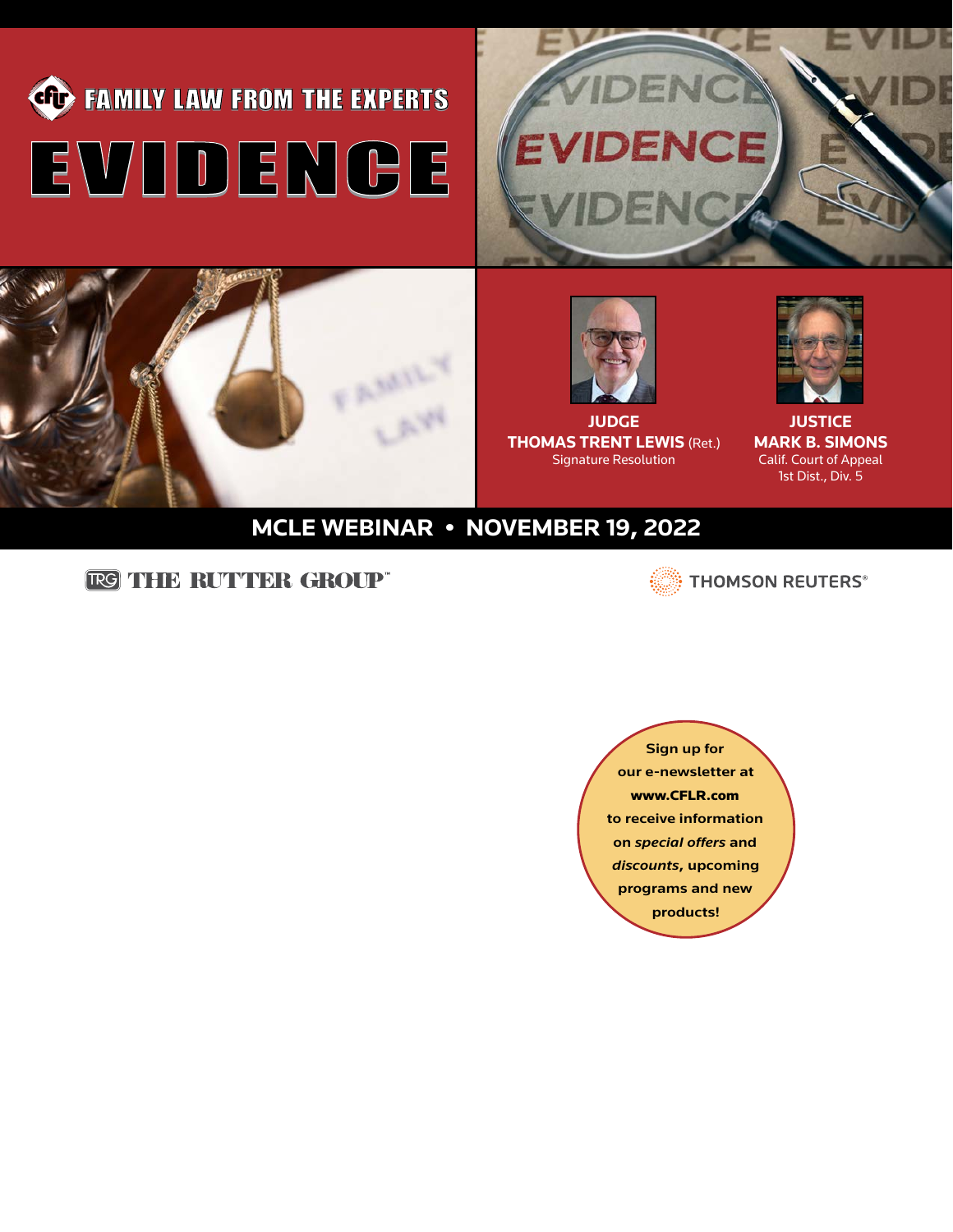

#### **FOCUS**

California Family Law Report (CFLR) is proud to present *Family Law from the Experts: Evidence* live-stream webinar on November 19, 2022. This program is designed to strengthen your skills concerning the proof of pretrial, trial, and post-trial attorney's fees and costs. It will also help you protect attorney-client privilege and work product privilege.

During this interactive program, you will be asked to rule on the admissibility of evidence from common hypotheticals. The program will address the admissibility of evidence in support of, or in opposition to, a request for attorney's fees and costs. Our expert panel will explore the broad range of documents and "writings" that, as defined by the Evidence Code, cover any form of communication by any means of storage, including letters, email printouts, text messages, social media postings, video clips, audio clips, PDFs, etc. The course materials will include the relevant Lewis Bench Blotters on fees, experts, and burden of proof.

For novices and seasoned practitioners alike, this is another don't-miss event in the *Family Law from the Experts* series!

### **HIGHLIGHTS**

- Admissibility of documents
- Relevancy of evidence
- Doctrine of completeness
- Attorney-client privilege
- Attorney work product privilege
- Admissibility of settlement offers
- Mediation confidentiality
- In camera review
- Expert testimony on fees and costs
- *Sanchez* and *Sargon* issues

#### COURSE MATERIALS

The course materials include a copy of the complete set of slides used by the panelists, plus other supplemental materials. Enrollees in the live-stream webinar will be able to download course materials before the program and view them online during the program. Enrollees may purchase at special prices Thomson Reuters' *Simons California Evidence Manual (The Expert Series)*; TRG's four-volume *California Practice Guide: Family Law*, written by Judge William P. Hogoboom (Ret.) and Justice Donald B. King (Ret.); the two-volume C*alifornia Practice Guide: Family Law FORMS*; and the one-volume *California Paralegal Manual: Family Law*, written by Bimal K. Sambhi and Douglas R. Parker.

## 6 HOURS MCLE/SPECIALIZATION CREDIT

Approval of specialization credit in Family Law has been granted by the California Board of Legal Specialization and approval of MCLE credit for this activity has been granted by The State Bar of California in the amount of 6 hours. Visit **www.CFLRonline.com**<sup>™</sup> to earn additional MCLE participatory credit!

To enroll or for more information, call 1-800-747-3161 (Ext. 2) or visit www.CFLR.com<sup>™</sup>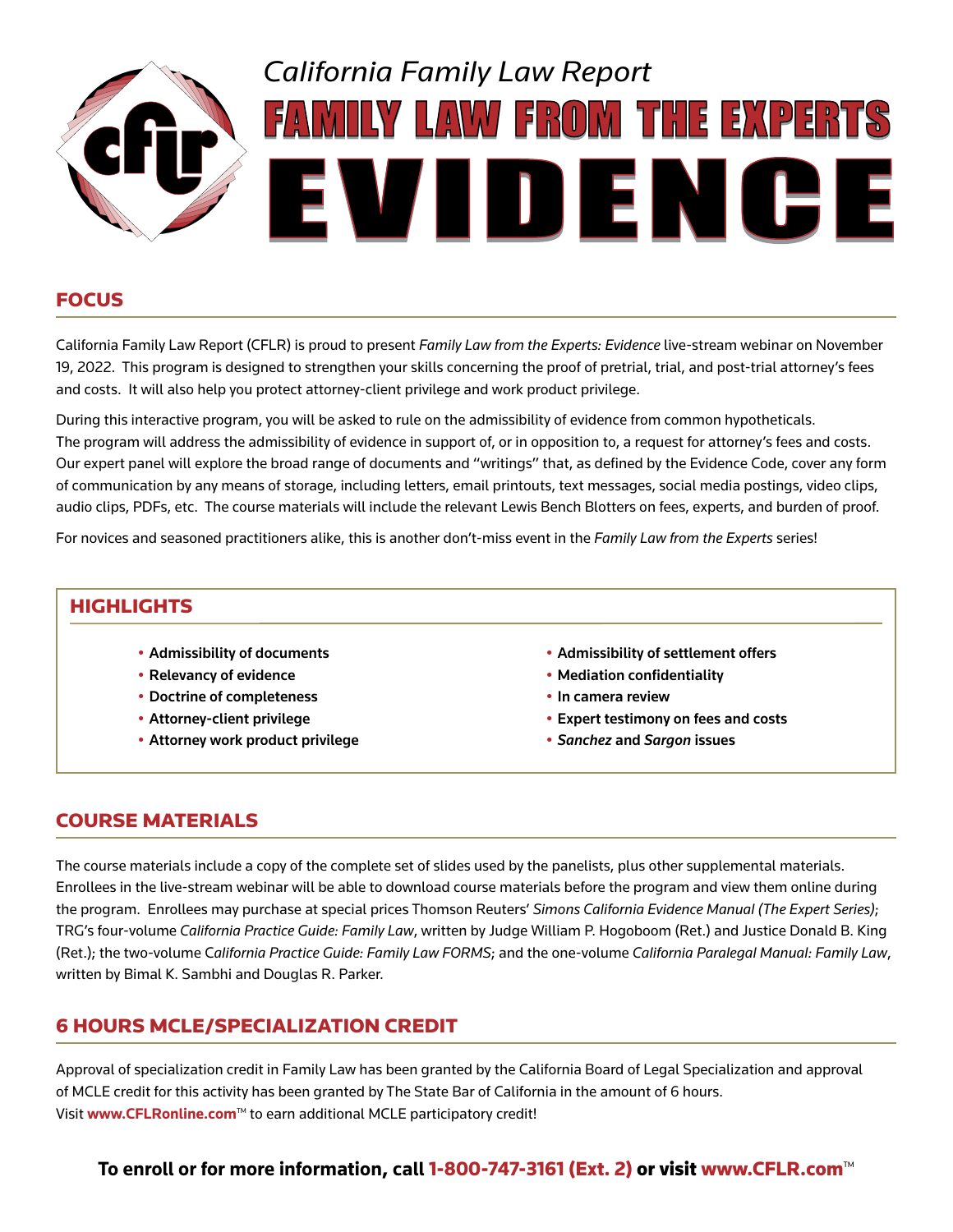## **FACULTY**



**JUDGE THOMAS TRENT LEWIS** (Ret.) is a neutral with Signature Resolution providing mediation, arbitration, and privately compensated judge pro tem services in family law. From 2016 until 2019, he was the Supervising Judge of the Los Angeles Superior Court Family Law Division. Judge Lewis became a CFLS in 1985 and was inducted into AAML in 1987. He was inducted as a Fellow of the International Academy of Family Law in 2016. He served on the Family Law and Juvenile Advisory Commission until 2014, and he is a past faculty member for the judicial training committee for family law. He is a past president of the California Chapter of the Association of Family and Conciliation Courts. He is also a contributing author of The Rutter Group's *California Practice Guide: Family Law* and serves as Program Director for CFLR. In 2018, he was named Family Law Judge of the Year by the Family Law Section of the California Lawyers Association, and ACFLS awarded him their Hall of Fame Award, the highest award bestowed by them. In 2010, he was awarded the Outstanding Jurist Award by AAML's Southern California Chapter, and in 2014, he became the first emeritus member of the Association of Certified Family Law Specialists. Among his many awards are the 2015 Los Angeles County Bar Association Family Law Section Spencer Brandeis Award, the 2016 Southern California Inn of Courts Outstanding Jurist Award, and the 2017 San Fernando Valley Bar Association Stanley Mosk Legacy of Justice Award. In 2018, he received the California Lawyers Association Family Law Judge of the Year Award. In 2018, he was awarded the Association of Family Law Specialists (ACFLS) Hall of Fame Award, the highest honor bestowed by ACFLS. Judge Lewis was also awarded the Southern California American Academy of Matrimonial Lawyers Person of the Year Award.



**JUSTICE MARK B. SIMONS** received his J.D. from the University of Chicago, where he served on the Law Review. In 2001, he was appointed to the First District Court of Appeal in San Francisco. Justice Simons was an adjunct professor of law and taught evidence at Hastings College of the Law from 2002 through 2004. He has lectured on evidence topics to numerous lawyer and judicial groups, including the B. E. Witkin Judicial College, and served as Dean of the Judicial College in 1995 and 1996. Justice Simons is the author of *Simons California Evidence Manual (The Experts Series)*, published by Thomson Reuters. He has twice received the Bernard Jefferson Award for Distinguished Service in Judicial Education.

## *AVAILABLE AT SPECIAL PRICES TO WEBINAR ENROLLEES*

## *THE RUTTER GROUP CALIFORNIA PRACTICE GUIDE* FAMILY LAW

**By Judge William P. Hogoboom** (Ret.) **and Justice Donald B. King** (Ret.) **Contributing Authors: Judge Thomas Trent Lewis** (Ret.)**, Judge James M. Mize, Bruce E. Cooperman and Michael Asimow**

Judge and attorney experts take you step-by-step through domestic relations and dissolution practice under the Family Code. Key cites to applicable statutes, statewide and local rules of court, and cases. Beginning with client intake



and commencing the action, coverage includes pendente lite orders, spousal and child support, custody/visitation, community property, agreements, tax concerns, trial, post-trial motions and appeals, modification and enforcement. This title is updated annually for subscribers by replacement pages.

#### **FOUR-VOLUME PRINT PRACTICE GUIDE AVAILABLE TO WEBINAR ENROLLEES FOR 50% OFF THE REGULAR PRICE\* TO WEBINAR ENROLLEES (PLEASE CALL FOR PRICE)\***

## *THE EXPERT SERIES*  SIMONS CALIFORNIA EVIDENCE MANUAL **By Justice Mark B. Simons**

*Simons California Evidence Manual* reflects the tremendous experience of Justice Mark B. Simons. This resource provides a concise and practical discussion on a wide range of evidence issues, including the definition of hearsay and its exceptions, uncharged misconduct, the foundational requirements for admitting writings, and many other topics. This book is designed



to assist veteran trial lawyers and novice litigators, providing a straightforward analysis of common evidentiary issues, insights into emerging evidence trends, and a comprehensive discussion of California evidence rules, arranged thematically. This title is updated annually for subscribers by replacement pamphlets.

## **ONE-VOLUME PRINT TITLE AVAILABLE AT A SPECIAL PRICE**

**\*** Offers valid until date of webinar. Discounts available for initial print purchase only and does not apply to future Updates, limited to one of each title per webinar enrollment. These offers cannot be combined with other promotional offers.

## **To order/enroll or for more information, call** 1-800-747-3161 (Ext. 2) or visit www.CFLR.com